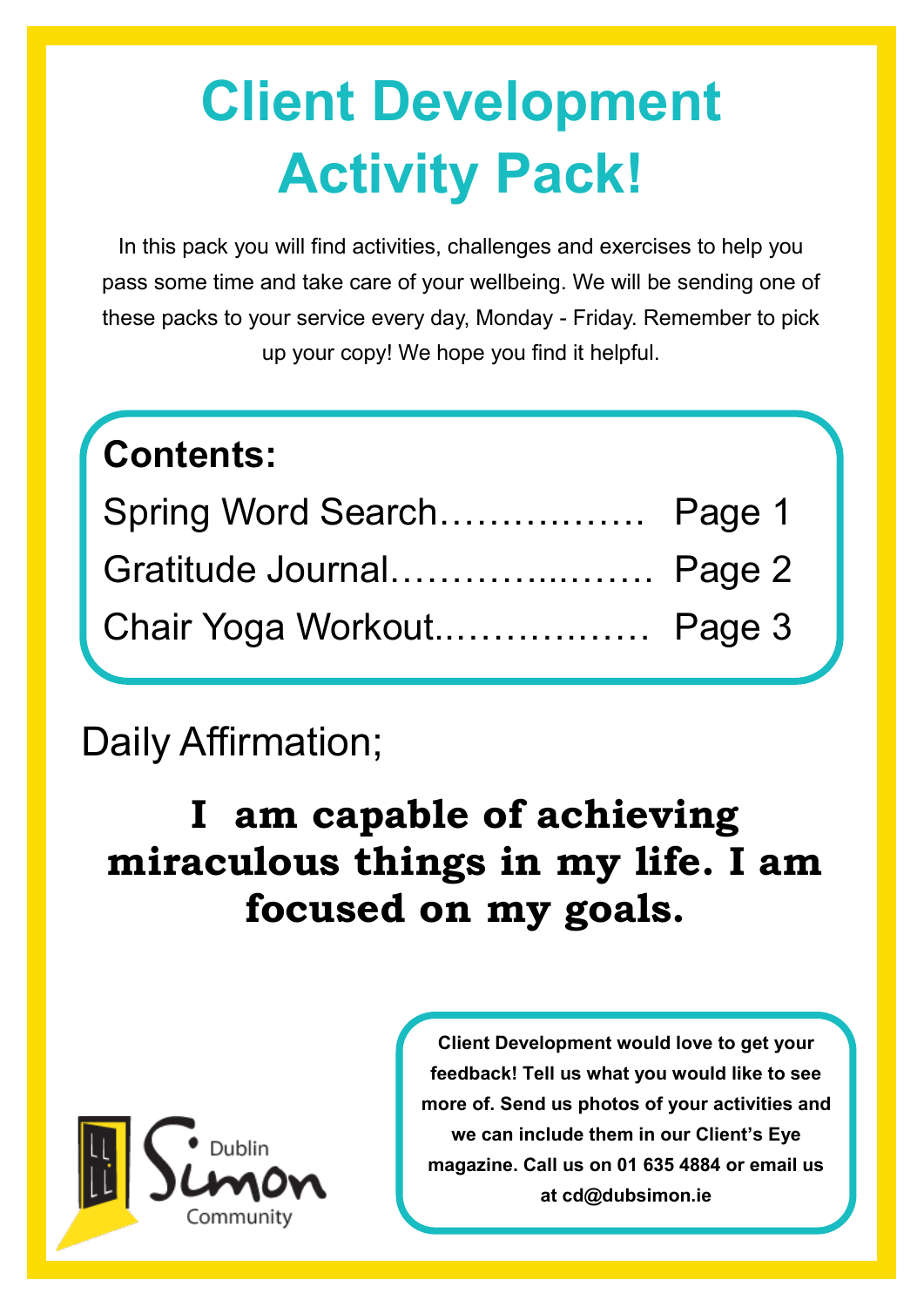## **Spring Word Search**

Find and cross out all the words listed below. The words may go horizontally, vertically, diagonally and backwards. Good luck!

| r           | р              | t            | S            | р           | I            | S           | p            | X                     | $\mathbf C$  | d | $\mathbf e$    | g              | f                     | f |
|-------------|----------------|--------------|--------------|-------------|--------------|-------------|--------------|-----------------------|--------------|---|----------------|----------------|-----------------------|---|
| Z           | a              | n            | a            | a           | S            | O           | p            | W                     | $\mathbf O$  | U | a              | n              | $\mathbf C$           | е |
| U           | h              | Ť            | m            | d           | r            | I           | Z            | r                     | t            | b | m              | Ť              | Z                     | m |
| n           | n              | b            | n            | d           | p            | b           | $\mathbf{I}$ | Z                     | $\mathbf O$  | f | $\overline{g}$ | n              | r                     | У |
| d           | i              | f            | W            | b           | i            | O           | $\mathbf e$  | d                     | q            | U | i              | a              | S                     | f |
| C           | m              | O            | k            | m           | $\mathbf 0$  | Z           | I            | a                     | $\mathbf O$  | f | t              | $\mathbf e$    | $\mathbf g$           | У |
| d           | n              | g            | $\mathsf{r}$ | O           | W            | W           | b            | $\boldsymbol{\Theta}$ | S            | f | t              | I              | $\overline{g}$        | Z |
| S           | y              | g            | У            | I           | $\mathsf{r}$ | Z           | d            | y                     | $\mathsf{O}$ | I | f              | $\mathbf C$    | $\mathbf e$           | U |
| n           | $\overline{e}$ | S            | t            | b           | I            | $\mathbf O$ | $\mathbf 0$  | m                     | h            | t | k              | a              | I                     | O |
| S           | h              | O            | W            | $\mathbf e$ | $\mathsf{r}$ | S           | f            | $\mathbf g$           | J            | У | $\mathbf C$    | a              | d                     | f |
| b           | X              | $\mathbf I$  | Ť            | k           | W            | I           | d            | W                     | $\mathbf O$  | r | X              | $\mathbf O$    | W                     | W |
| Z           | J              | р            | $\mathbf C$  | g           | f            | S           | I            | I                     | Z            | S | U              | $\mathbf O$    | $\boldsymbol{\theta}$ | t |
| h           | m              | $\mathbf{I}$ | O            | k           | $\mathbf C$  | d           | q            | I                     | V            | h | i              | y              | I                     | р |
| $\mathbf e$ | h              | n            | q            | $\mathsf O$ | U            | k           | g            | g                     | $\mathsf{l}$ | X | $\mathbf C$    | V              | t                     | t |
| C           | W              | O            |              | 0           | q            | b           | $\mathsf V$  | r                     | d            | q | I              | $\overline{g}$ | $\mathbf O$           | b |

bloom showers grow chick rainbow eggs bud cleaning daffodils nest lamb snowdrop sprout tadpole



**For more information please contact Client Development at cd@dubsimon.ie**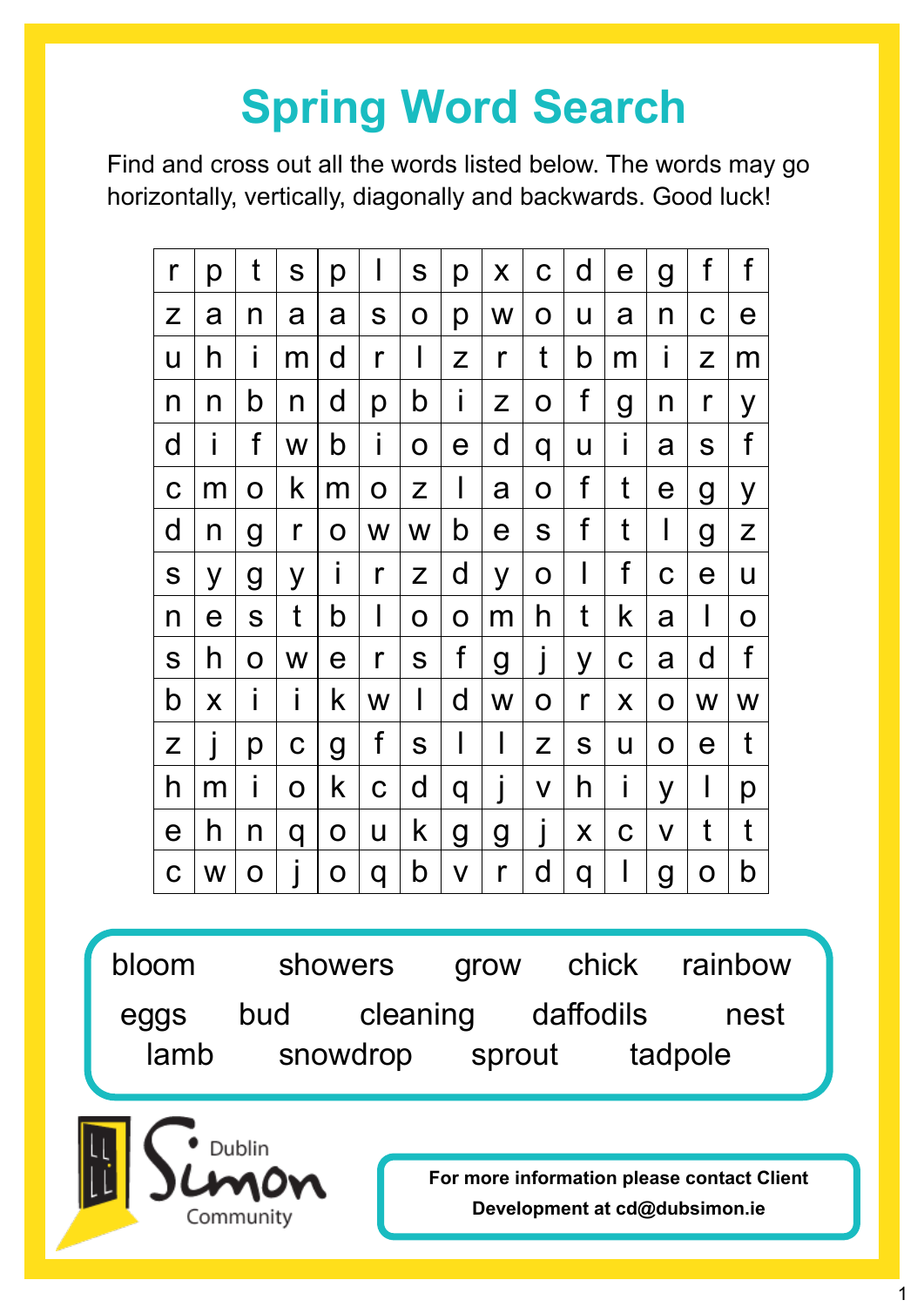|                                                                                                                                        | <b>Gratitude Journal</b>                                                       |  |  |  |  |  |
|----------------------------------------------------------------------------------------------------------------------------------------|--------------------------------------------------------------------------------|--|--|--|--|--|
| Start your week on a positive note by completing this gratitude journal brought to you by the<br><b>Sure Steps Counselling service</b> |                                                                                |  |  |  |  |  |
| Today was special because                                                                                                              |                                                                                |  |  |  |  |  |
| I appreciate ____________________(persons name) because                                                                                |                                                                                |  |  |  |  |  |
| Something I accomplished today                                                                                                         |                                                                                |  |  |  |  |  |
| Something I'm looking forward to                                                                                                       |                                                                                |  |  |  |  |  |
| Something I'm thankful for                                                                                                             |                                                                                |  |  |  |  |  |
| Three people who make me happy are<br>1.<br>2.<br>3.<br>I felt happy today when                                                        | THANKFUI                                                                       |  |  |  |  |  |
| Something that makes me smile is                                                                                                       |                                                                                |  |  |  |  |  |
| Today I had fun when                                                                                                                   |                                                                                |  |  |  |  |  |
|                                                                                                                                        |                                                                                |  |  |  |  |  |
|                                                                                                                                        |                                                                                |  |  |  |  |  |
| Dublin                                                                                                                                 | For more information please contact Sure Steps<br>Counselling on 01 6354882 or |  |  |  |  |  |

Community

یبا یا

surestepscounselling@dubsimon.ie